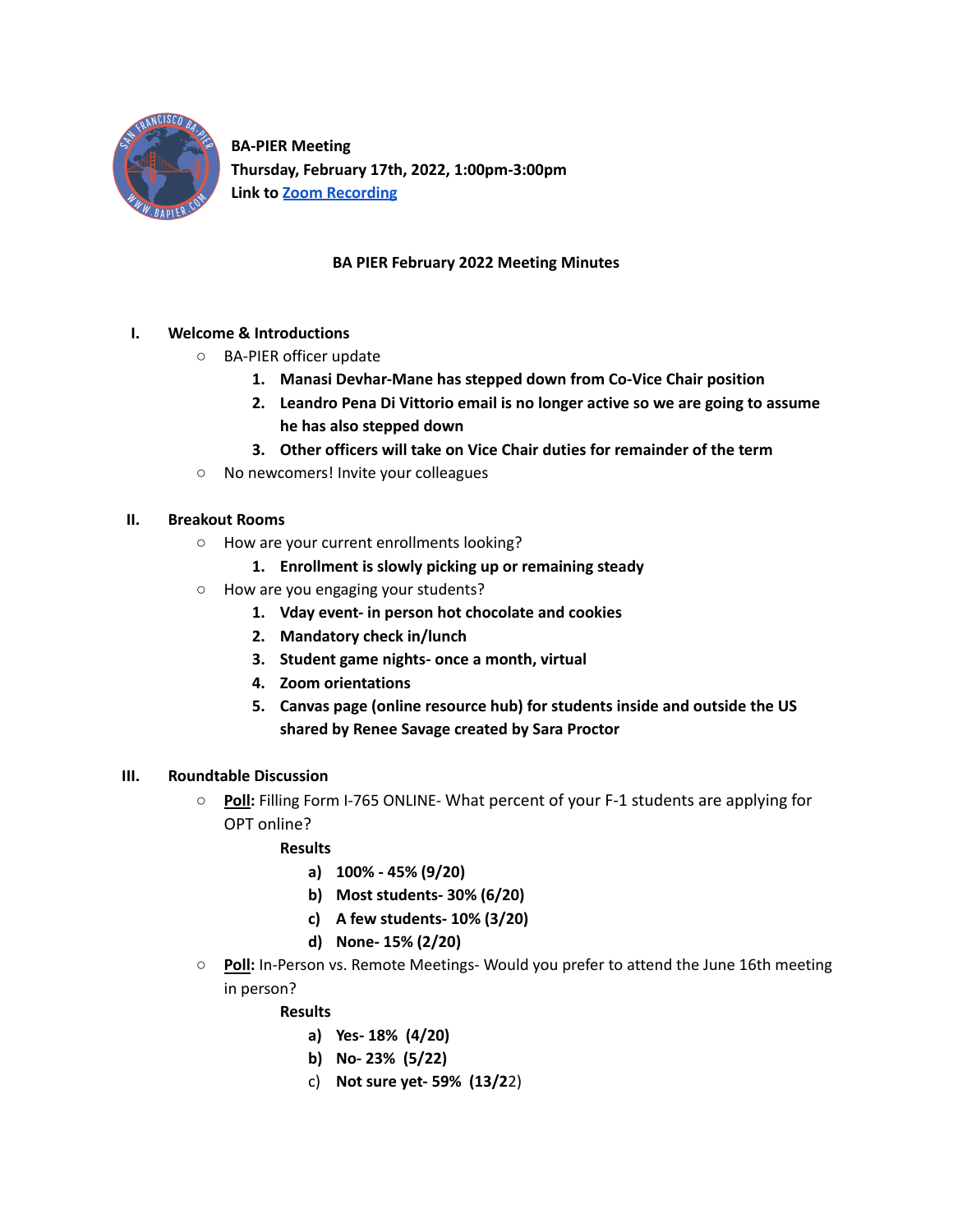○ **Poll:** BA-PIER Membership Fees -Should we continue collecting \$5 for lifetime membership?

#### **Results**

- **a) Yes- 67% (12/18)**
- **b) No- 11% (2/18)**
- **c) Unsure/Undecided- 225 (4/18)**
- **Poll:** Who's Going to NAFSA?

## **Results**

- **a) Yes - 35% (7/20)**
- **b) No- 50% (10/20)**
- **c) No, but i'll participate virtually- 15% (3/20)**
- Poll: Fall 2022 Procedural Adaptations -Is your campus resuming normal operations?

## **Results**

- **a) Yes, fully in person- 36% (8/22)**
- **b) No, but increased in person classes- 9% (2/22)**
- **c) Don't know yet- 55% (12/22)**

## **○ Pre-submitted topics:**

- 1. Re: Ba-Pier membership fee where do I pay?
	- **a) TBD- Apply Pay/PayPal**
- 2. I would like to get some pulse on how many percent of your F-1 students are now applying for OPT online instead of paper and how you are adjusting your advising.
	- **a) See poll results**
	- **b) Some advisors have taken screenshots of the USCIS online app to show their students**
- 3. Any good tips about uploading photos for online OPT application?
	- **a) US travel state has a toolhttps://www.csueastbay.edu/cie/f-1-students/employment/cpt-curric ular-practical-training.html**
- 4. Return to campus how has it been?
- 5. Does your institution offer post-secondary certificates and support OPT applications based on certificates? If so, would you support an OPT application for a post-secondary certificate that would require less than one year to complete (e.g. 20 units), if the student has otherwise met the one year in F-1 status requirement?
	- **a) West Valley- removed certificates for I-17 as too complicated with smaller requirements**
	- **b) CSUEB and Santa Rosa Jr College allows OPT after certificates but the certificates require at least 2 semesters of full time enrollment to be I-20 eligible.**
- 6. Current practice/policy regarding change of status advising and assistance
	- **a) San Mateo- refer to lawyer**
	- **b) St. Marys- encourages travel, documents in writing regarding risks**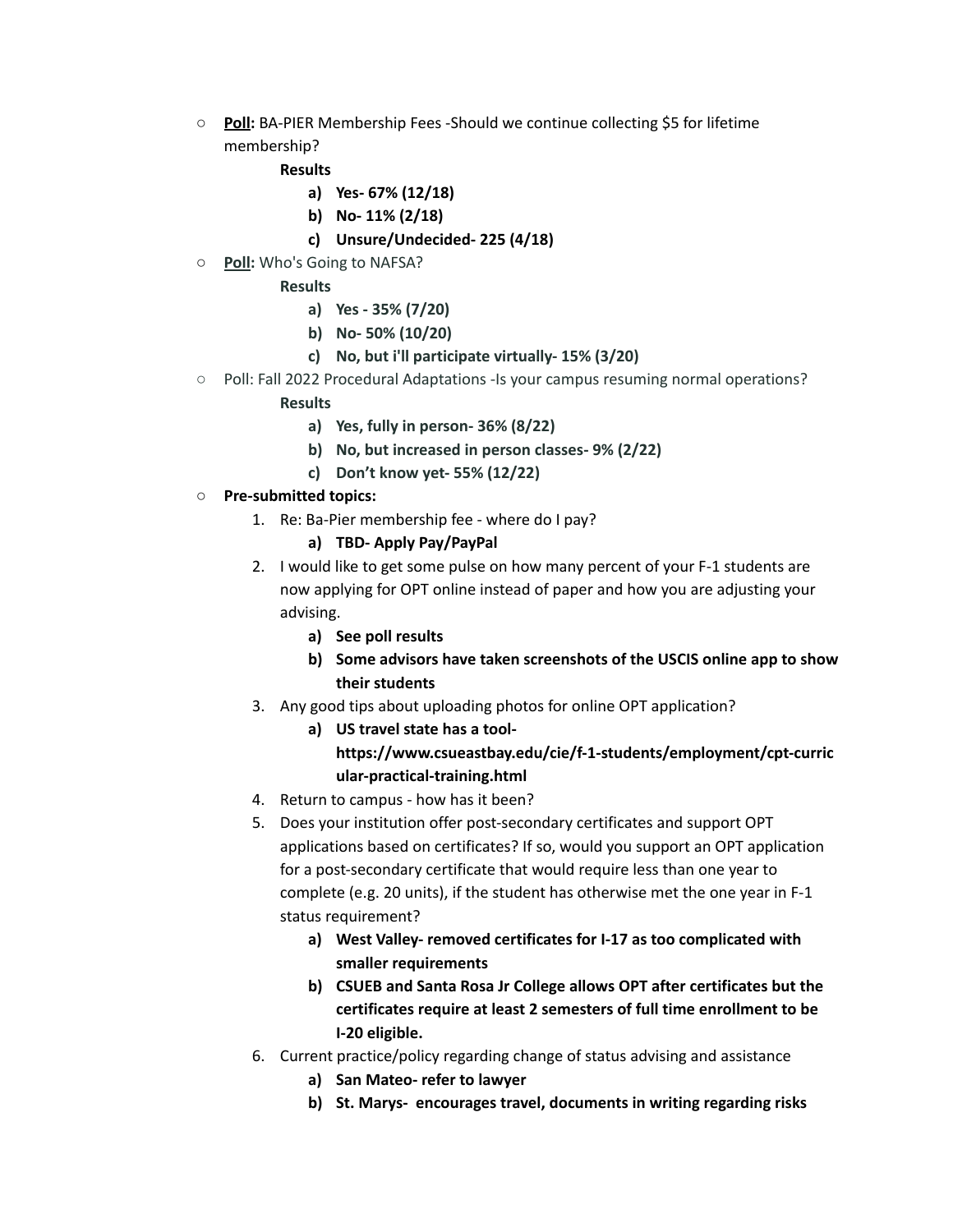- **c) Students in status's that don't allow study, what are your procedures (1) Have them reapply to the university/college**
- 7. Practice/policy regarding recommending reinstatement vs travel for status violations
	- **a) Travel is still faster option. It was difficult in the thick of the pandemic but easier now.**
- 8. Visa denials what advice can we offer to students who are being rejected at their visa interviews besides "try again"?
	- **a) Will offer them a mock interview- St Mary's**
	- **b) Annie Yu - Refer students to [https://travel.state.gov/content/travel/en/us-visas/visa-information-r](https://travel.state.gov/content/travel/en/us-visas/visa-information-resources/visa-denials.html) [esources/visa-denials.html](https://travel.state.gov/content/travel/en/us-visas/visa-information-resources/visa-denials.html)**
	- **c) Evergreen Valley College- send useful YouTube videos**
		- **(1) <https://www.youtube.com/watch?v=-YMANidBj6U>**
		- **(2) https://www.youtube.com/watch?v=M7wbxo3N53g**
- 9. Have any other schools had issues with applications submitted with agent created student emails? We've had a couple different agents (India and China) submit applications as the student/for the student with an email they created and manage. We realized this was not an accurate email when a student contacted us and said the agent wasn't releasing their I-20 to them. Does anyone have creative ideas of how to verify email addresses are reaching students and not agents? We found that the agents are responding as the student from those fake emails. We also do not have any relationship with these agencies.
	- **a) Use school issued email address as well as personal email on file if possible**
- **Member Announcements** (jobs, campus updates, etc.)
	- **1. Monica Sinha- name change Northwestern Polytechnic University is now San Francisco Bay University**
- **○ Share Tips & Tricks:**
	- 1. Tableau- organize and present data. It's free. Upload excel sheet to create graphs/charts!
	- 2.
- **IV. SEVP Presentation,** Tiffany Coyne, SEVP Field Representative (30 minutes)
	- **○ SEVP Updates**
		- **1. Annual User Verification deadline is March 2, 2022 for PDSO's**
			- **a) If you are still getting reminders, you may have additional campuses to do the verification for**
		- **2. Policy Guidance from March 2020 is in place until end of Spring 2022**
		- **3. Permanent change in allowance of electronic signatures on I-20's by PDSO/DSO.**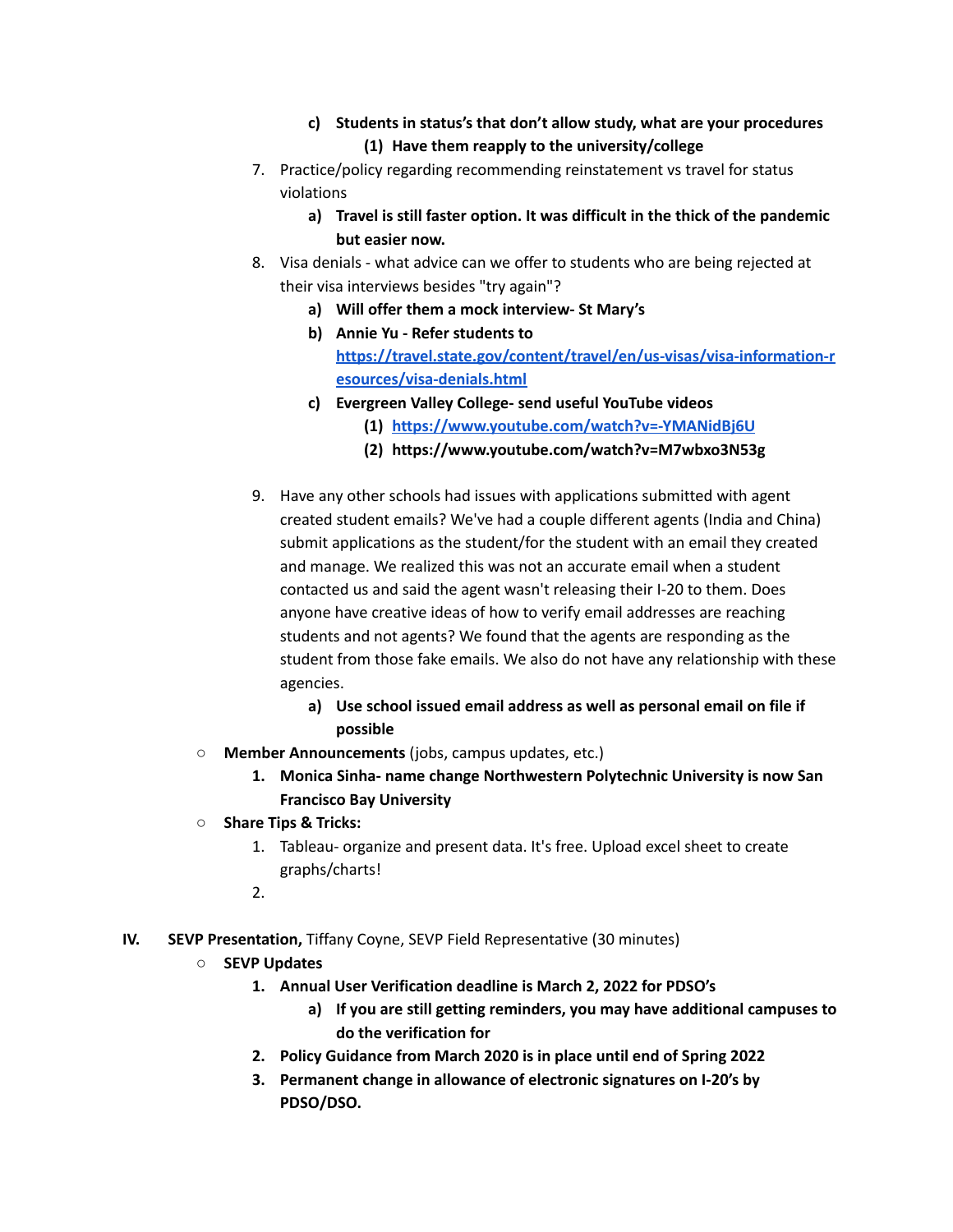- **a) Feedback- SSA rejections, other govt departments. SEVP reaching out to other govt offices to inform them of the permanent change.**
- **b) I-17 still requires wet signatures. Make sure its wet signature or looks like a wet signature. Permanent change does not extend to this form.**
- **4. Special Student Relief- Study in the Studies has info for students from the approved countries and instructions for benefits.**

# **○ Pre-submitted Questions:**

- 1. The extension of the COVID-19 guidance issued by SEVP is due to expire at the end of this academic year. Have there been any discussions about possibly extending this guidance beyond the 21-22 academic year? Have there been any discussions about revising the online class rule for F-1 students?
	- **a) As of December, it was mentioned that in Feb (now) they were looking at the possibility of extending guidance from SEVP Leadership. Don't know what the results are but hoping for announcement from SEVP in the next month or two**
	- **b) Has been no discussion regarding revising the online requirement outside of the COVID guidance**
- 2. Prediction for Fall 2022: Are we expecting to go back to pre-COVID policy and only count one or 3 units of online classes towards the full-time requirement?
	- a) **See above answer**
- 3. Recertification processing time: Last year, we have seen some schools complete recertification done in one week. For example, the University of Richmond submitted recertification on 9/15/2020 and was approved on 9/22/2020. Also, the University of Louisiana Monroe submit recertification with 5 programs added (69 pages of evidence). It was approved in 2 days – submitted 10/29/2020, approved 10/31/2020 (on a Saturday). This discussion can be found in the NAFSA discussion board. Our school recertification has been pending for 6 months. SEVP Response Center told us that it could still take up to 2 years. Please explain the reasons for such an inconsistency in the school recertification process when SEVP changes a \$1,250 fee.
	- **a) Isn't the practice unfortunately. SEVP employees were working only on updates and recertifications while getting into the groove of working from home. Processing times are not posted or guaranteed.**
	- **b) When fees were implicated they expanded team by 13 people**

# **○ Additional Questions**

- 1. SEVP isn't emailing students their SEVP Portal login email. Also student's who have had a previous OPT resulting in previous access to the SEVP Portal can't seem to log in. SEVP had provided "work around" instructions a while ago but those aren't working. Do you have any workarounds?
	- **a) This is a known issue and all you can do at this time is call the SRC for assistance on both issues**
- 2. SEVIS alert list- having items from years and years ago. Can we remove those items?